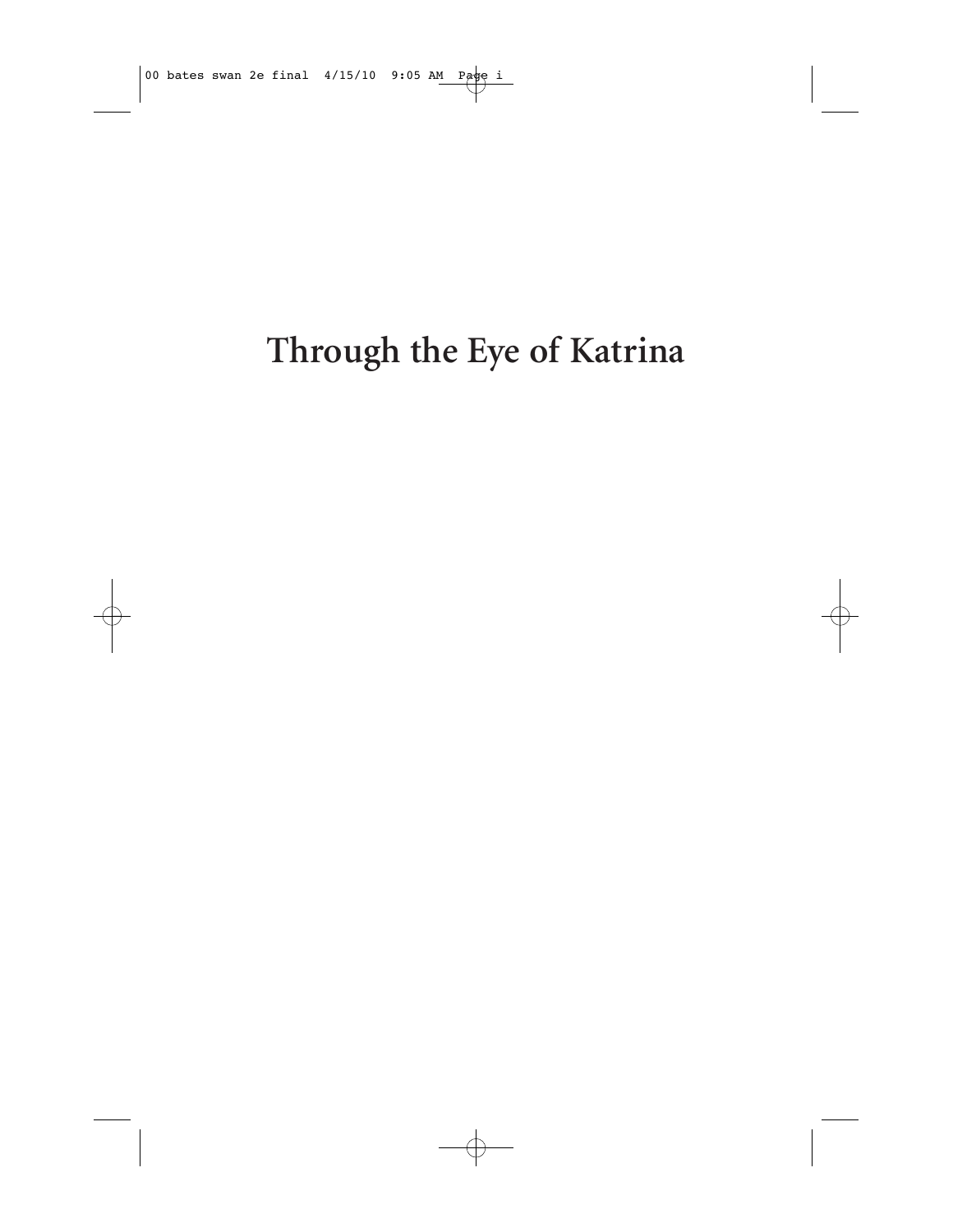# **Through the Eye of Katrina**

### *Social Justice in the United States*

**Second Edition**

Edited by **Kristin A. Bates Richelle S. Swan**

Carolina Academic Press Durham, North Carolina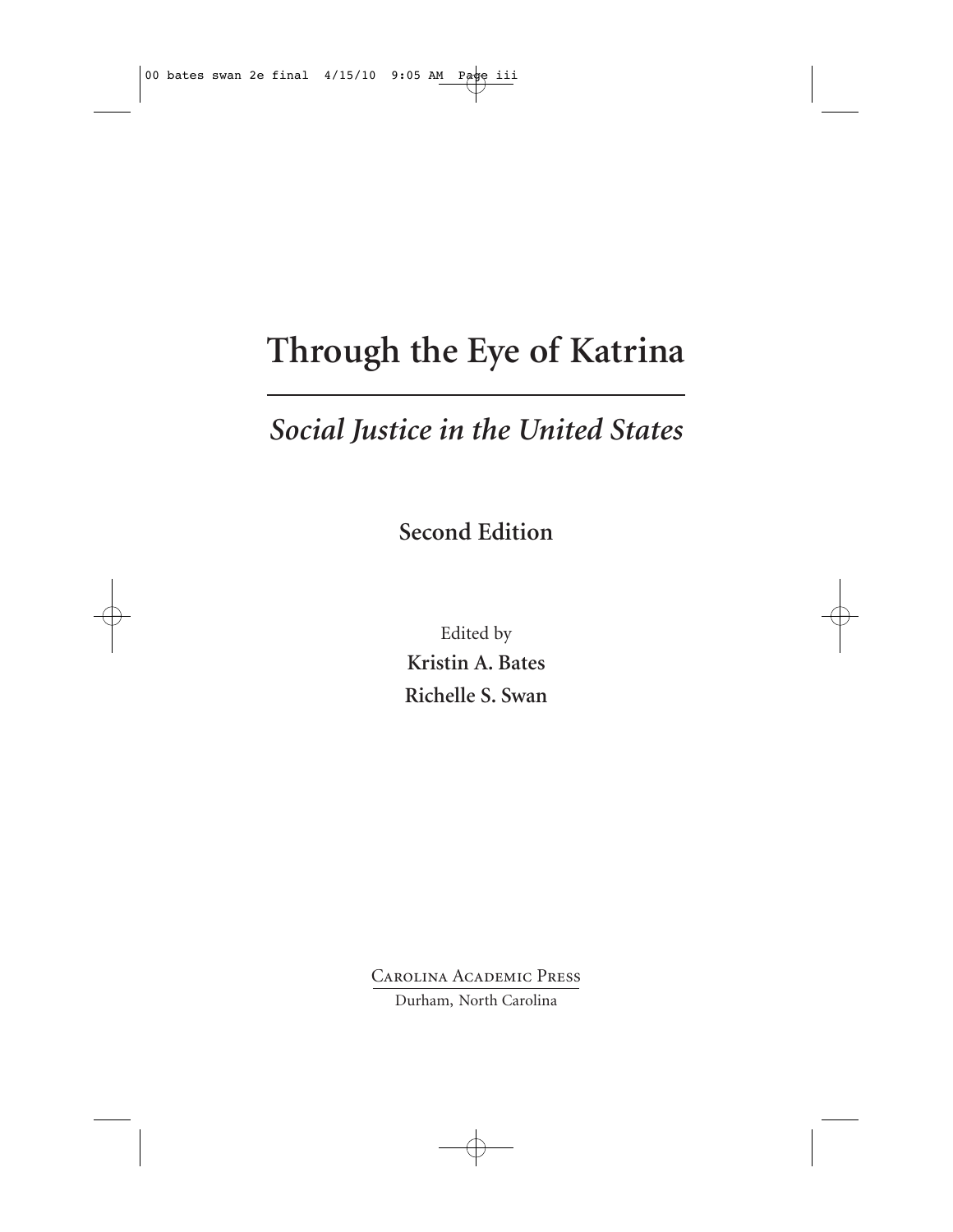Copyright © 2007, 2010 Kristin A. Bates Richelle S. Swan All Rights Reserved

#### Library of Congress Cataloging-in-Publication Data

Through the eye of Katrina : social justice in the United States / [edited by] Kristin A. Bates, Richelle S. Swan. -- 2nd ed.

p. cm. Includes bibliographical references and index. ISBN 978-1-59460-735-6 (alk. paper)

1. Hurricane Katrina, 2005--Social aspects. 2. Social justice--United States.

3. Disaster relief--Social aspects--Louisiana--New Orleans. 4. Marginality, Social--Louisiana--New Orleans. 5. Poor--Government policy--United States. 6. New Orleans (La.)--Race relations. 7. United States--Race relations. I. Bates, Kristin Ann. II. Swan, Richelle S. III. Title.

HV636 2005 .N4 T47 2010 976.3'35064--dc22

#### 2009050356

### Carolina Academic Press 700 Kent Street Durham, North Carolina 27701 Telephone (919) 489-7486 Fax (919) 493-5668 www.cap-press.com

Printed in the United States of America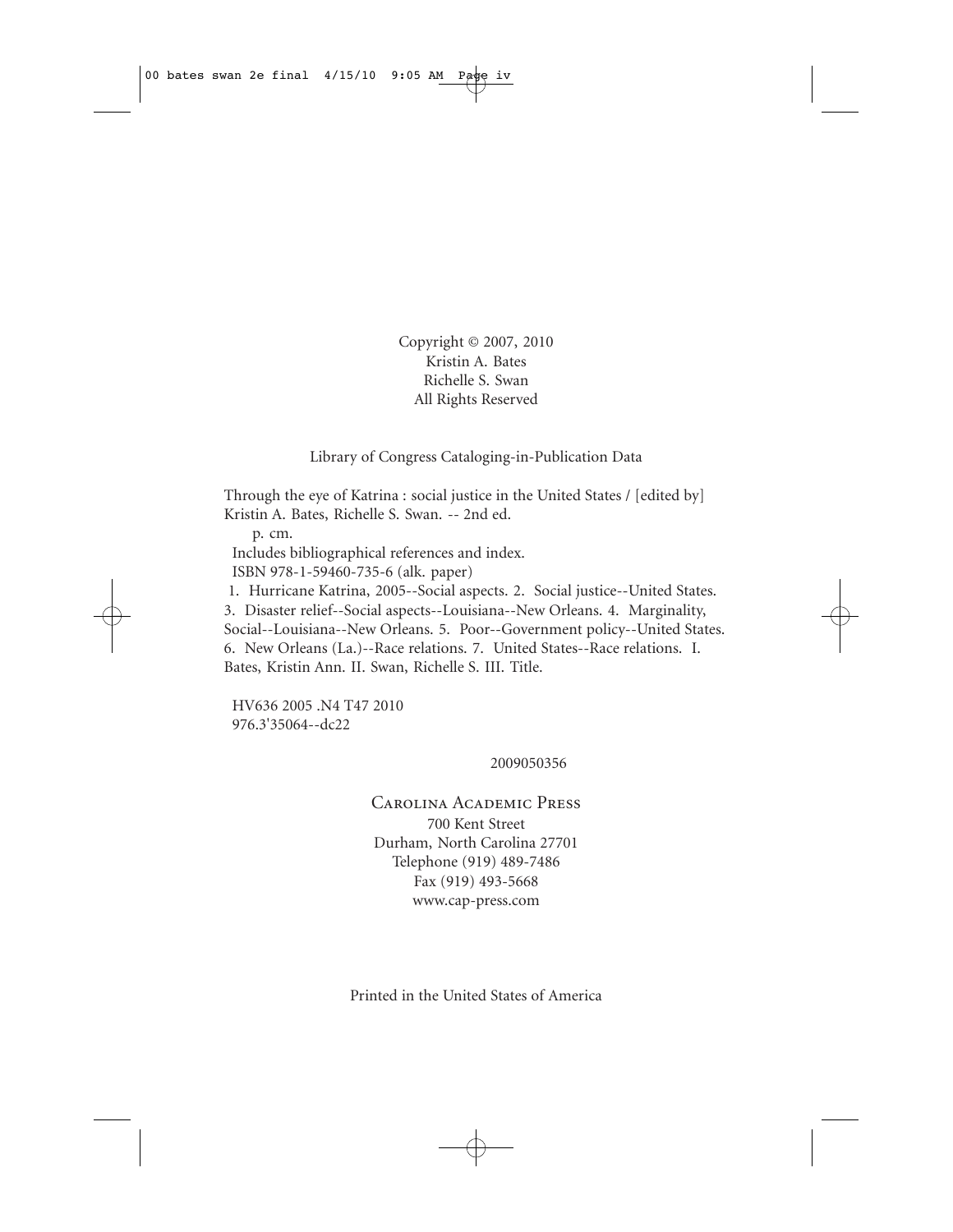*This book is for the victims of Hurricane Katrina and the victims of social injustice everywhere, and to those dedicated to the struggle for social justice and social change.*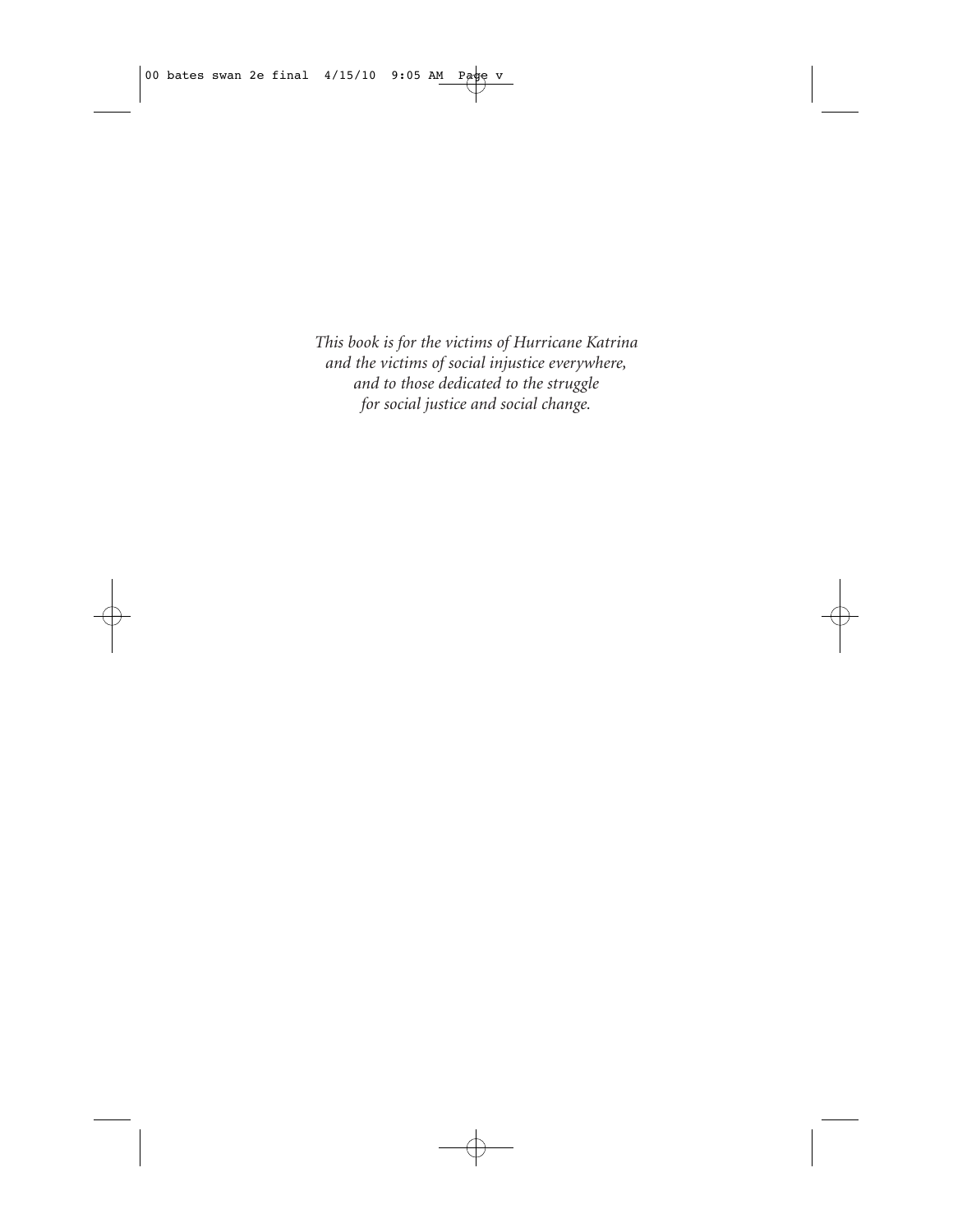# **Contents**

| Preface                                                                    | XV   |
|----------------------------------------------------------------------------|------|
| Acknowledgments                                                            | xvii |
| Chapter $1 \cdot A$ Dangerous Equation: Social Injustice = Social Disaster |      |
| Richelle S. Swan and Kristin A. Bates                                      | 3    |
| The Birth of the Project: In/Justice Talk after the Disaster               | 5    |
| Social Disaster as an In/Justice Concept                                   | 6    |
| Looking at Hurricane Katrina through Multiple Lenses                       | 8    |
| Images from the Past: Social Justice and Hurricane Katrina                 |      |
| in Context                                                                 | 9    |
| Images of the Disaster: Reactions to Hurricane Katrina                     | 10   |
| Images of the Future: Policy, Activism, and Justice                        | 11   |
| References                                                                 | 14   |
| <b>Section One</b>                                                         |      |
| Images from the Past: Social Justice and Hurricane Katrina in Context      |      |
| Chapter 2 · Setting the Stage: Roots of Social Inequity and the Human      |      |
| Tragedy of Hurricane Katrina                                               |      |
| DeMond Shondell Miller and Jason David Rivera                              | 17   |
| The Hurricane Everyone Feared                                              | 17   |
| Social Conditions Prior to Katrina                                         | 19   |
| Katrina and Environmental Justice Concerns                                 | 23   |
| The History of Flooding in the Mississippi Valley                          | 2.4  |
| Historical, Social, and Environmental Factors                              | 26   |
| Colonialism                                                                | 26   |
| Reconstruction                                                             | 28   |
| The Creation of Redeemer Governments and Segregation                       | 30   |
| Civil Rights Movement                                                      | 31   |
| Conclusion                                                                 | 32   |
| References                                                                 | 34   |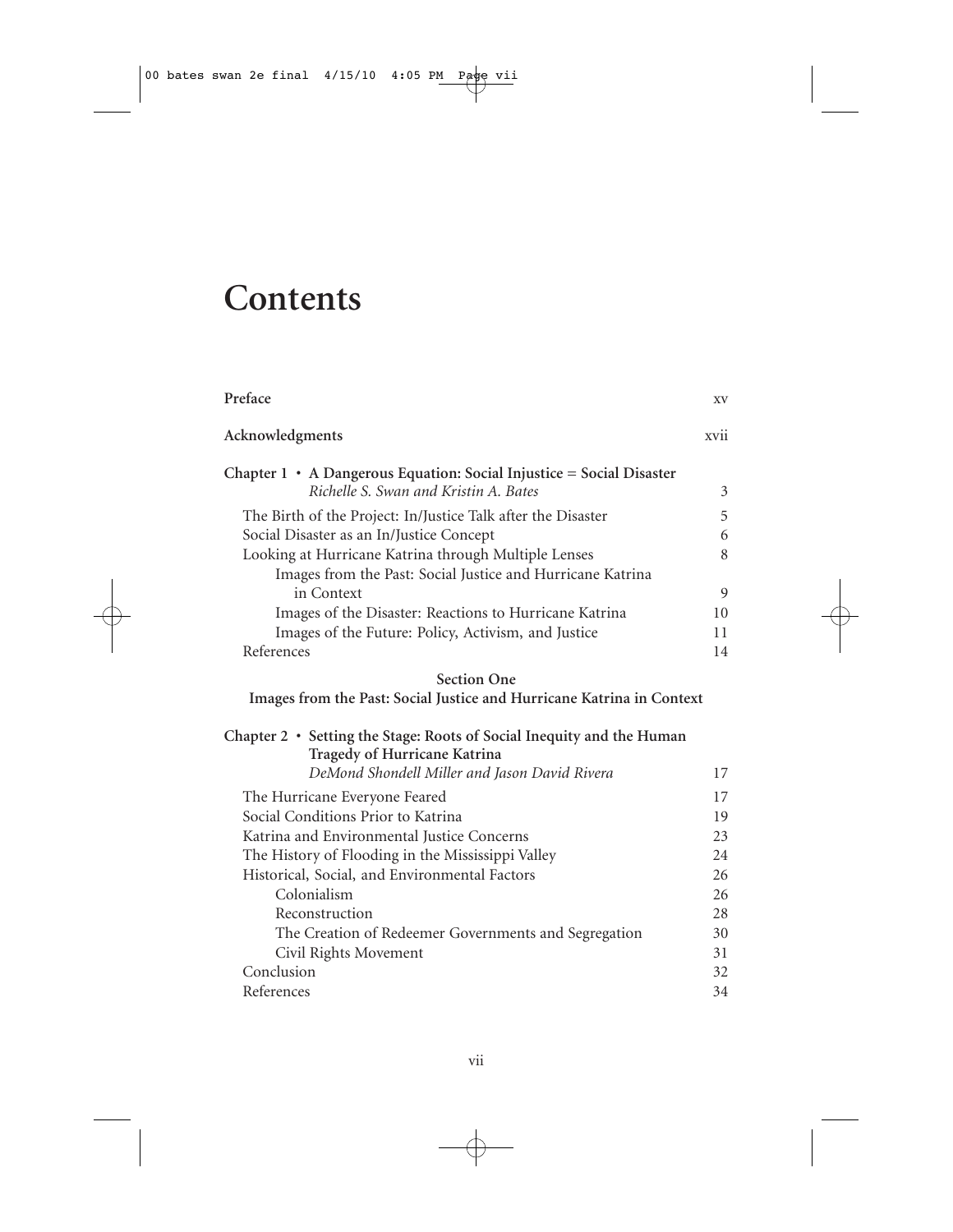| Chapter 3 • "Revolutions May Go Backwards": The Persistence of<br>Voter Disenfranchisement in the United States |     |
|-----------------------------------------------------------------------------------------------------------------|-----|
| Michelle Inderbitzin, Kelly Fawcett, Christopher Uggen,                                                         |     |
| and Kristin A. Bates                                                                                            | 39  |
| Critical Race Theory                                                                                            | 40  |
| Race and the History of Voter Disenfranchisement                                                                | 41  |
| Race and Felon Disenfranchisement                                                                               | 44  |
| Race and Voter Disenfranchisement after Katrina                                                                 | 46  |
| Controlling Race through Disenfranchisement                                                                     | 51  |
| References                                                                                                      | 52  |
| Chapter 4 · Locked and Loaded: The Prison Industrial Complex<br>and the Response to Hurricane Katrina           |     |
| Shana Agid                                                                                                      | 57  |
| Context for Disaster: The Prison Industrial Complex                                                             | 59  |
| Before the Storm: New Orleans, Louisiana, and the PIC in Brief                                                  | 67  |
| When the Storm Hit: "Law and Order" in a Flooded New Orleans                                                    | 69  |
| Conclusion                                                                                                      | 73  |
| References                                                                                                      | 74  |
| Chapter 5 · Social Justice Movements: Education Disregarded,<br><b>Lessons Ignored</b>                          |     |
| Richelle S. Swan                                                                                                | 79  |
| Introduction                                                                                                    | 79  |
| Defining Social Movements                                                                                       | 80  |
| The Civil Rights Movement                                                                                       | 81  |
| The Labor Movement                                                                                              | 84  |
| The Environmental Justice Movement                                                                              | 87  |
| Conclusion                                                                                                      | 91  |
| References                                                                                                      | 92  |
| Chapter 6 • Reminders of Poverty, Soon Forgotten                                                                |     |
| Alexander Keyssar                                                                                               | 97  |
| <b>Section Two</b>                                                                                              |     |
| Images from the Disaster: Reactions to Hurricane Katrina                                                        |     |
| Chapter 7 • New Song, Same Old Tune: Racial Discourse in the<br>Aftermath of Hurricane Katrina                  |     |
| Ashley ("Woody") Doane                                                                                          | 107 |
| Racial Ideologies and Racial Politics                                                                           | 108 |
| New Song: Hurricane Katrina and the Racial Divide                                                               | 110 |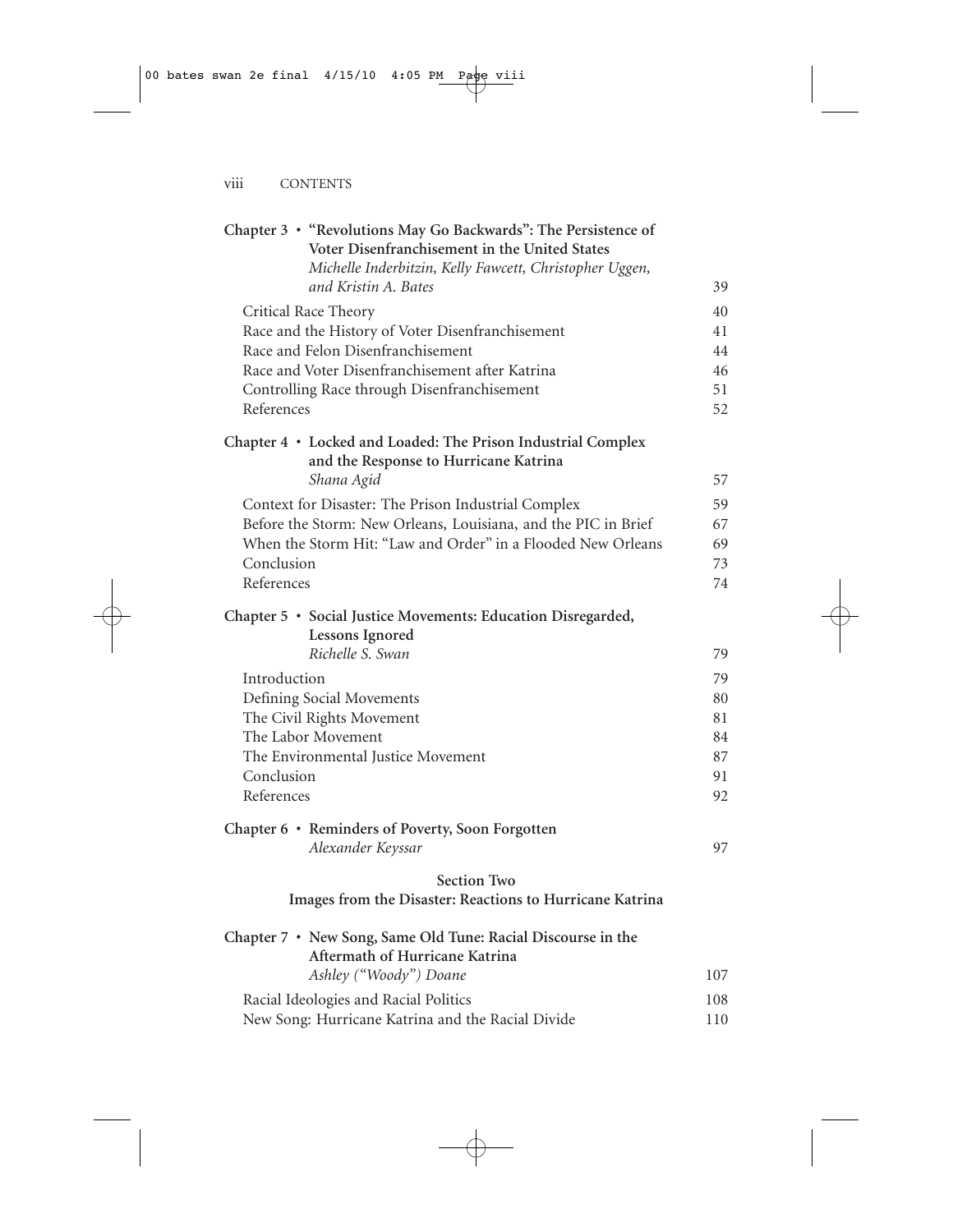| Same Old Tune: Color-Blindness and the Denial of Racism                                                                                                                | 112 |
|------------------------------------------------------------------------------------------------------------------------------------------------------------------------|-----|
| Katrina and Racial Discourse: And the Beat Goes On                                                                                                                     | 114 |
| A Final Note: Hurricane Katrina and Racial Justice                                                                                                                     | 118 |
| References                                                                                                                                                             | 120 |
| Chapter 8 · "Reasonable Racism": The "New" White Supremacy<br>and Hurricane Katrina<br>Dreama G. Moon and Anthony Hurst                                                | 129 |
|                                                                                                                                                                        |     |
| Choosing a Hate Site to Analyze<br>American Renaissance                                                                                                                | 131 |
| White Fictions and Racial "Realism"                                                                                                                                    | 131 |
|                                                                                                                                                                        | 132 |
| Civilized White/Uncivilizable Black                                                                                                                                    | 134 |
| No Bridge Across                                                                                                                                                       | 135 |
| White Man's Burden                                                                                                                                                     | 136 |
| Racial "Realism" and Common White Racial Attitudes                                                                                                                     | 138 |
| Connecting the Dots: White Supremacist Discourse and the                                                                                                               |     |
| Everyday Expressions of White Supremacy                                                                                                                                | 140 |
| No Bridge Across                                                                                                                                                       | 142 |
| White Man's Burden                                                                                                                                                     | 143 |
| On a Closing Note                                                                                                                                                      | 144 |
| References                                                                                                                                                             | 144 |
| Chapter 9 · Katrina's Latinos: Vulnerability and Disasters in Relief<br>and Recovery                                                                                   |     |
| Nicole Trujillo-Pagán                                                                                                                                                  | 149 |
| Method                                                                                                                                                                 | 151 |
| Latinos and New Orleans                                                                                                                                                | 153 |
| Citizenship, Vulnerability, and the Right to Aid                                                                                                                       | 154 |
| Relief Assistance and Federal Welfare Policy                                                                                                                           | 156 |
| Latinos and Disaster                                                                                                                                                   | 161 |
| Conclusion                                                                                                                                                             | 166 |
| References                                                                                                                                                             | 167 |
|                                                                                                                                                                        |     |
| Chapter 10 • From Invisibility to Hypervisibility: The Complexity of<br>Race, Survival, and Resiliency for the Vietnamese-American<br>Community in Eastern New Orleans |     |
| Karen J. Leong, Christopher Airriess, Angela Chia-Chen Chen,                                                                                                           |     |
| Verna Keith, Wei Li, Ying Wang, and Karen Adams                                                                                                                        | 171 |
| A Tale of Two Communities                                                                                                                                              | 174 |
| Beyond a Black and White Analysis of Katrina                                                                                                                           | 175 |
| Community Capital and Social Justice                                                                                                                                   | 180 |
| References                                                                                                                                                             | 184 |
|                                                                                                                                                                        |     |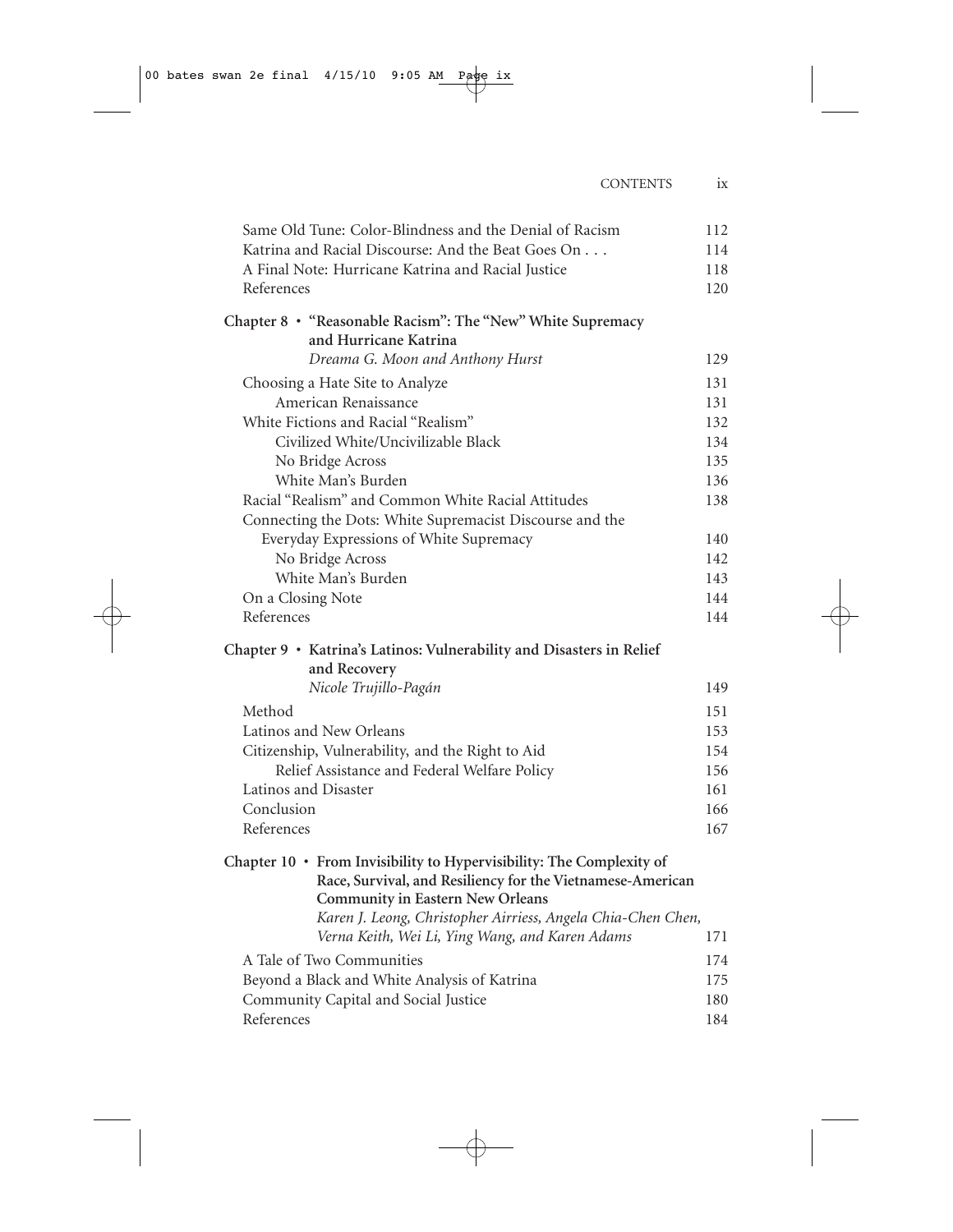|                                   | Chapter 11 · Disaster Pornography: Hurricane Katrina, Voyeurism,<br>and the Television Viewer   |     |
|-----------------------------------|-------------------------------------------------------------------------------------------------|-----|
|                                   | Benjamin R. Bates and Rukhsana Ahmed                                                            | 189 |
| Media and the Framing of Disaster |                                                                                                 | 190 |
|                                   | Defining Disaster Pornography                                                                   | 191 |
| Analysis                          |                                                                                                 | 193 |
|                                   | <b>Concluding Remarks</b>                                                                       | 199 |
| References                        |                                                                                                 | 200 |
|                                   | Chapter 12 · Access to Mediated Emergency Messages: Differences                                 |     |
|                                   | in Crisis Knowledge across Age, Race, and Socioeconomic<br><b>Status</b>                        |     |
|                                   | Kenneth Lachlan, Patric R. Spence, and Christine Eith                                           | 205 |
| Introduction                      |                                                                                                 | 205 |
|                                   | <b>Crisis Communication Basics</b>                                                              | 207 |
|                                   | Knowledge Gap Hypothesis                                                                        | 208 |
|                                   | Evacuees and Their Experiences                                                                  | 210 |
|                                   | Information Seeking Prior to the Storm                                                          | 212 |
|                                   | Primary Information Sources                                                                     | 212 |
|                                   | Crisis Preparation                                                                              | 212 |
|                                   | Message Adequacy                                                                                | 212 |
| Analyses                          |                                                                                                 | 213 |
| Discussion                        |                                                                                                 | 216 |
| Conclusion                        |                                                                                                 | 218 |
| Limitations                       |                                                                                                 | 219 |
|                                   | Three Years Later: Hurricane Ike                                                                | 219 |
| References                        |                                                                                                 | 220 |
|                                   | Chapter 13 · Discrimination, Segregation, and the Racialized Search<br>for Housing Post-Katrina |     |
|                                   | <i>Ieannie Haubert Weil</i>                                                                     | 223 |
| Introduction                      |                                                                                                 | 224 |
|                                   | Racetalk and Accounts                                                                           | 226 |
| Data and Methods                  |                                                                                                 | 228 |
|                                   | "I Know It Is Wrong but": Excuses for Race-Based Exclusions                                     | 229 |
|                                   | Scapegoating                                                                                    | 230 |
|                                   | Defeasibility                                                                                   | 232 |
| The Sad Tale                      |                                                                                                 | 233 |
|                                   | "It's not wrong because": Justifications for Race-Based                                         |     |
|                                   | Exclusions                                                                                      | 234 |
|                                   | Denial of the Victim                                                                            | 235 |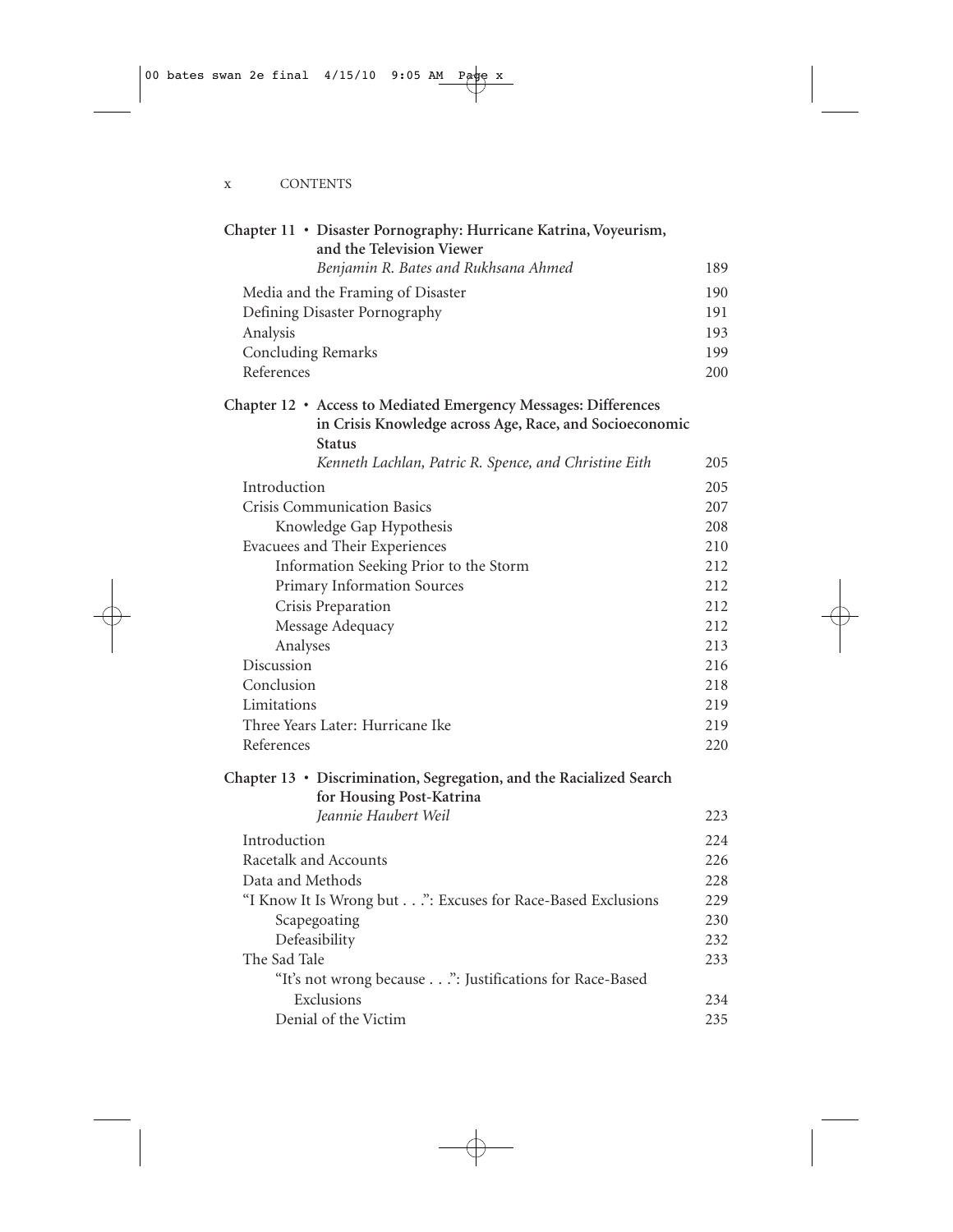|                         | "I Prefer a Black Family": Responses to White Prejudice                                                                                                  | 237        |
|-------------------------|----------------------------------------------------------------------------------------------------------------------------------------------------------|------------|
|                         | Discussion and Conclusion                                                                                                                                | 238        |
| References              |                                                                                                                                                          | 239        |
|                         | Chapter 14 · Katrina's Indecorous Voices: Ethos, Race, and<br><b>Survivor Testimonials</b>                                                               |            |
|                         | Terence Check                                                                                                                                            | 241        |
|                         | Ethos and the Art of Persuasion                                                                                                                          | 243        |
|                         | A Voice to the People: Congressional Hearings on Race and Katrina                                                                                        | 245        |
| References              | Listening to Indecorous Voices                                                                                                                           | 253<br>256 |
|                         | <b>Section Three</b>                                                                                                                                     |            |
|                         | Images of the Future: Policy, Activism, and Justice                                                                                                      |            |
|                         | Chapter 15 · George Bush Does Not Care about Black People:                                                                                               |            |
|                         | Hip-Hop and the Struggle for Katrina Justice                                                                                                             |            |
|                         | David J. Leonard                                                                                                                                         | 263        |
| Introduction            |                                                                                                                                                          | 263        |
|                         | George Bush Doesn't Care about Black People: So Says Kanye West                                                                                          | 265        |
|                         | Hip-Hop to the Rescue: Mainstream Rappers and Hurricane Katrina                                                                                          | 268        |
|                         | Underground Hip-Hop: The Internet and the Struggle for Justice                                                                                           | 274        |
|                         | Hip-Hop and a Social Justice Imagination                                                                                                                 | 277        |
| References              |                                                                                                                                                          | 283        |
|                         | Chapter 16 · Ordinary Struggle and the "Public Good":                                                                                                    |            |
|                         | Navigating Vernacular Voices, State Power, and the                                                                                                       |            |
|                         | Public Sphere in Quests for Social Justice                                                                                                               |            |
|                         | Lisa R. Foster                                                                                                                                           | 287        |
|                         | Locating Rhetoric in Relation to Social Justice                                                                                                          | 289        |
| <b>Textual Analysis</b> |                                                                                                                                                          | 290        |
|                         | Displacement as Public Responsibility or Public Threat                                                                                                   | 291        |
|                         | Displacement as a Public Loss or Public Gain                                                                                                             | 296        |
| Conclusion              |                                                                                                                                                          | 301        |
| References              |                                                                                                                                                          | 302        |
|                         | Chapter 17 • Human Rights in Disaster Policy: Improving the Federal<br>Response to Natural Disasters, Disease Pandemics, and<br><b>Terrorist Attacks</b> |            |
|                         | Hannibal Travis                                                                                                                                          | 305        |
| Introduction            |                                                                                                                                                          | 305        |
|                         | Human Rights Implications of Natural and Human-Made Disasters                                                                                            | 306        |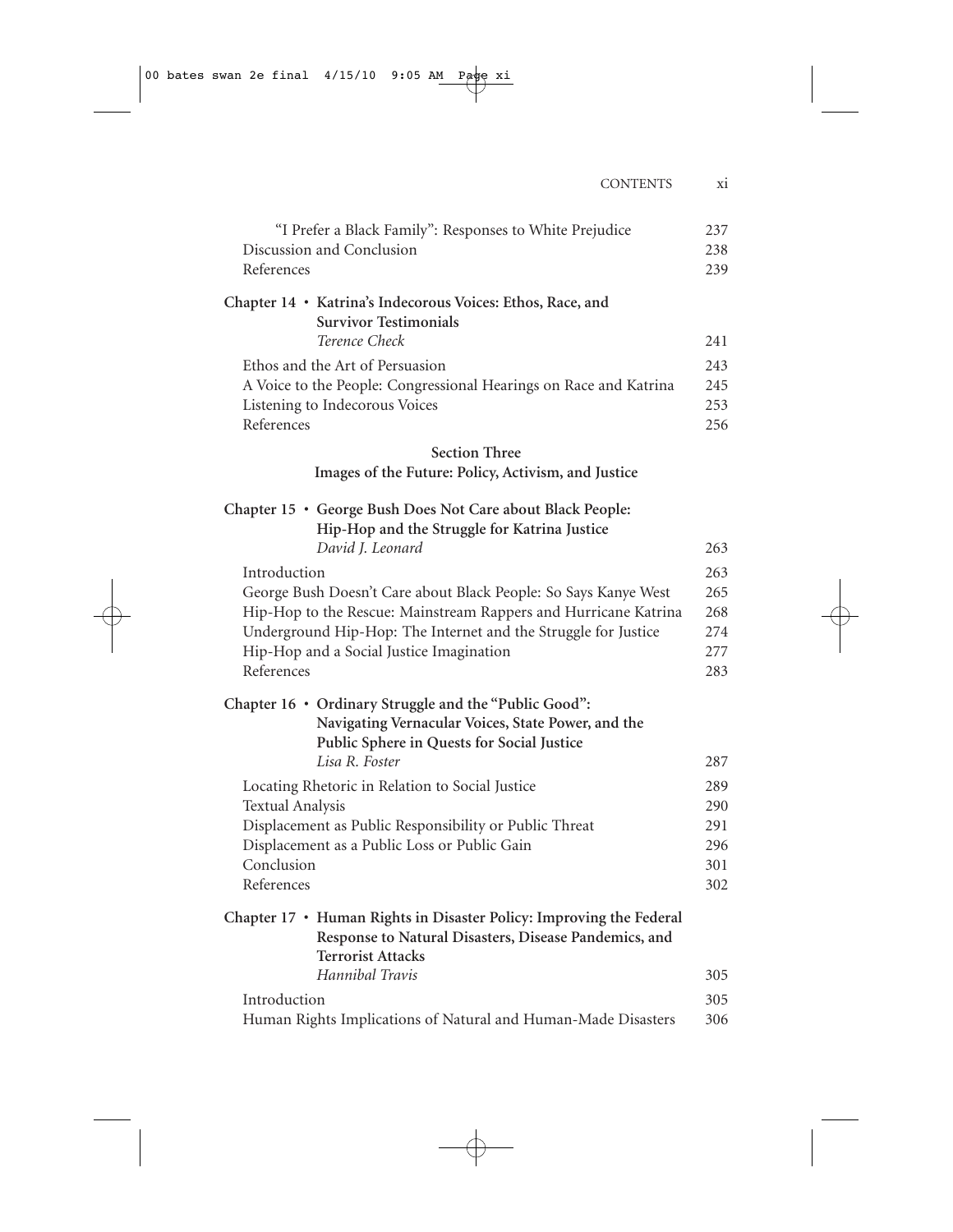|                          | The Lessons of 9/11: Heeding Warnings, Sharing Information,           |     |
|--------------------------|-----------------------------------------------------------------------|-----|
|                          | <b>Evacuating Victims</b>                                             | 307 |
|                          | Warnings That Were Not Passed on to the Public or First               |     |
|                          | Responders                                                            | 308 |
|                          | Victims Who Were Not Evacuated                                        | 309 |
|                          | Civilians Whose Health and Safety Were Not Protected                  | 311 |
|                          | Hurricane Katrina: Ignored Warnings, Withheld Information,            |     |
|                          | and a Delayed Evacuation                                              | 312 |
|                          | The Warnings: Visions of Nightmares                                   | 313 |
|                          | The Evacuations: A Deadly Delay                                       | 314 |
|                          | The Relief and Reconstruction Effort: A Mammoth Effort,               |     |
|                          | but Slow Improvement                                                  | 317 |
|                          | Emerging Threats: Bird Flu, Earthquakes, Tsunamis, and Nuclear        |     |
| Terrorism                |                                                                       | 319 |
|                          | Toward Comprehensive and Forward-Looking National                     |     |
| <b>Disaster Policies</b> |                                                                       | 321 |
|                          | Nationalizing Responses to Inherently Interstate and                  |     |
|                          | Global Disasters                                                      | 321 |
|                          | Redirecting Disaster Dollars Based on Need                            | 323 |
|                          | Removing the Underlying Barriers to Self-Protection                   | 325 |
|                          | Providing Better Access to Knowledge in the Service of                |     |
|                          | Human Rights                                                          | 326 |
| Conclusion               |                                                                       | 327 |
| References               |                                                                       | 328 |
|                          | Chapter 18 · Hurricane Katrina and the Nation's Obligation to         |     |
|                          | <b>Black Colleges</b>                                                 |     |
|                          | Marybeth Gasman and Noah D. Drezner                                   | 343 |
|                          | Background on New Orleans' Black Colleges                             | 344 |
|                          | <b>Starting from Disadvantage</b>                                     | 345 |
|                          | Damage Done                                                           | 346 |
|                          | Are Blacks Helping Their Own?                                         | 348 |
|                          | Who Else Is Giving to New Orleans' Black Colleges?                    | 349 |
|                          | The Individual Responsibility of Americans                            | 350 |
| References               |                                                                       | 351 |
| Appendix                 |                                                                       | 352 |
|                          | Chapter 19 · Social Justice after Katrina: The Need for a Revitalized |     |
|                          | <b>Public Sphere</b><br>Peter G. Stillman and Adelaide H. Villmoare   | 353 |
|                          | Disaster Relief in the United States                                  | 353 |
|                          |                                                                       |     |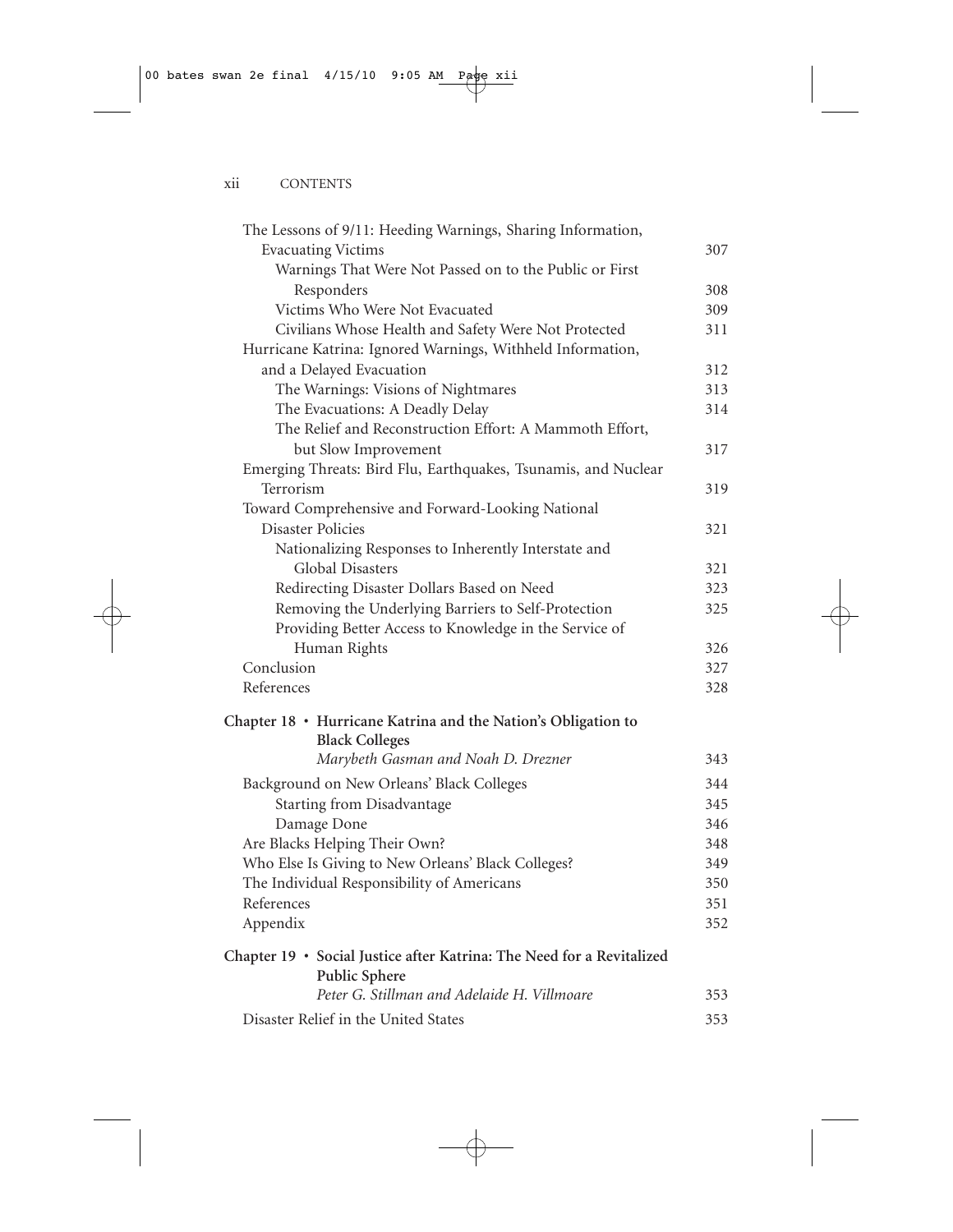| The Public Sphere                                                                                                                                  | 355 |
|----------------------------------------------------------------------------------------------------------------------------------------------------|-----|
| Public Discussion of Order                                                                                                                         | 357 |
| Policing and Order                                                                                                                                 | 359 |
| Care, Assistance, and Social Justice                                                                                                               | 360 |
| Public Service as Social Justice                                                                                                                   | 363 |
| References                                                                                                                                         | 368 |
| Chapter 20 • Whose City Is It? Public Housing, Public Sociology, and<br>the Struggle for Social Justice in New Orleans before and<br>after Katrina |     |
| John D. Arena                                                                                                                                      | 371 |
| What Is Public Sociology?                                                                                                                          | 375 |
| Combining Sociology and Social Justice: Research and the Pre-Katrina                                                                               |     |
| C3/Hands Off Iberville Campaign                                                                                                                    | 377 |
| Katrina: The Empire Strikes Back; Movements Respond                                                                                                | 382 |
| References                                                                                                                                         | 387 |
| Chapter 21 • Redistribution of Responsibility: The Gendered Division<br>of Labor and Politics of a Post-Disaster Clean-Up Project                  |     |
| Emmanuel David                                                                                                                                     | 391 |
| Introduction                                                                                                                                       | 391 |
| Katrina Krewe: Trash Issues, Street Sweeps, and Debris Clean-Ups                                                                                   | 394 |
| Disaster Recovery and the Gendered Division of Labor                                                                                               | 399 |
| Privatization, State Restructuring, and the Redistribution of                                                                                      |     |
| Responsibility                                                                                                                                     | 403 |
| Conclusion                                                                                                                                         | 406 |
| References                                                                                                                                         | 407 |
| Chapter 22 • The Disappearing Neighborhood: An Urban Planner's<br><b>Tour of New Orleans</b>                                                       |     |
| Kim Knowles-Yánez                                                                                                                                  | 413 |
| Introduction                                                                                                                                       | 413 |
| The Disappearing Neighborhood                                                                                                                      | 414 |
| The Disappearance of the Grocery Store: Lack of Access to                                                                                          |     |
| Healthy Food                                                                                                                                       | 414 |
| The Disappearance of Housing                                                                                                                       | 415 |
| The Disappearance of Schools                                                                                                                       | 419 |
| <b>Final Thoughts</b>                                                                                                                              | 420 |
| Chapter 23 · Social Justice, Planning, and Opportunity Post-Katrina                                                                                |     |
| Kim Knowles-Yánez                                                                                                                                  | 423 |
| Introduction                                                                                                                                       | 423 |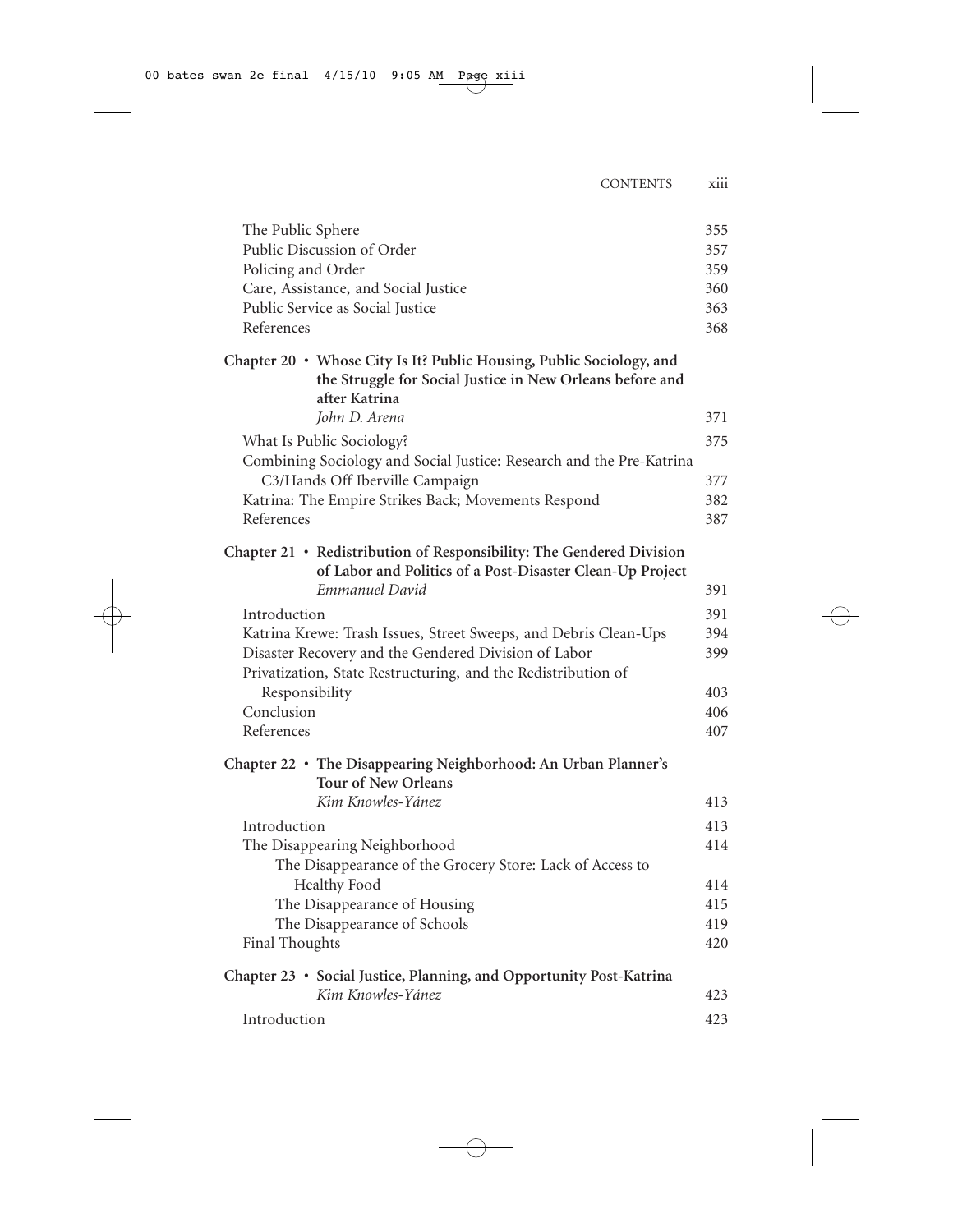| Poverty and the Return to Neighborhoods                                                                                                                                | 425 |
|------------------------------------------------------------------------------------------------------------------------------------------------------------------------|-----|
| <b>Historic Distrust</b>                                                                                                                                               | 426 |
| University Collaborations                                                                                                                                              | 428 |
| Celebrity Non-Profits and Planning                                                                                                                                     | 434 |
| Conclusion                                                                                                                                                             | 435 |
| References                                                                                                                                                             | 436 |
| Chapter 24 • You CAN Get There from Here, But the Road Is Long<br>and Hard: The Role of Public, Private and Activist<br>Organizations in the Search for Social Justice |     |
| Kristin A. Bates and Richelle S. Swan                                                                                                                                  | 439 |
| From the Welfare State to Neoliberalism: Does This Road Go                                                                                                             |     |
| Anywhere?                                                                                                                                                              | 440 |
| The Welfare State                                                                                                                                                      | 440 |
| Neoliberalism                                                                                                                                                          | 441 |
| Roadblocks, Roadblocks Everywhere: Shifting Risk and Responsibility                                                                                                    |     |
| as an Impediment to Social Justice                                                                                                                                     | 442 |
| The Trend from "Social Spending" to "Punitive Spending"                                                                                                                | 442 |
| Risky Shifts from the Collective to the Individual                                                                                                                     | 443 |
| From Roadblocks to the Expressway: Moving Down the Road to                                                                                                             |     |
| Substantive Change                                                                                                                                                     | 445 |
| Connecting Your Path to the Collective Road: Suggestions for                                                                                                           |     |
| Social Justice                                                                                                                                                         | 445 |
| Collective Movement and Hurricane Katrina: Activism and                                                                                                                |     |
| Agitation                                                                                                                                                              | 446 |
| Conclusion                                                                                                                                                             | 448 |
| References                                                                                                                                                             | 448 |
| About the Authors                                                                                                                                                      | 451 |
| Index                                                                                                                                                                  | 459 |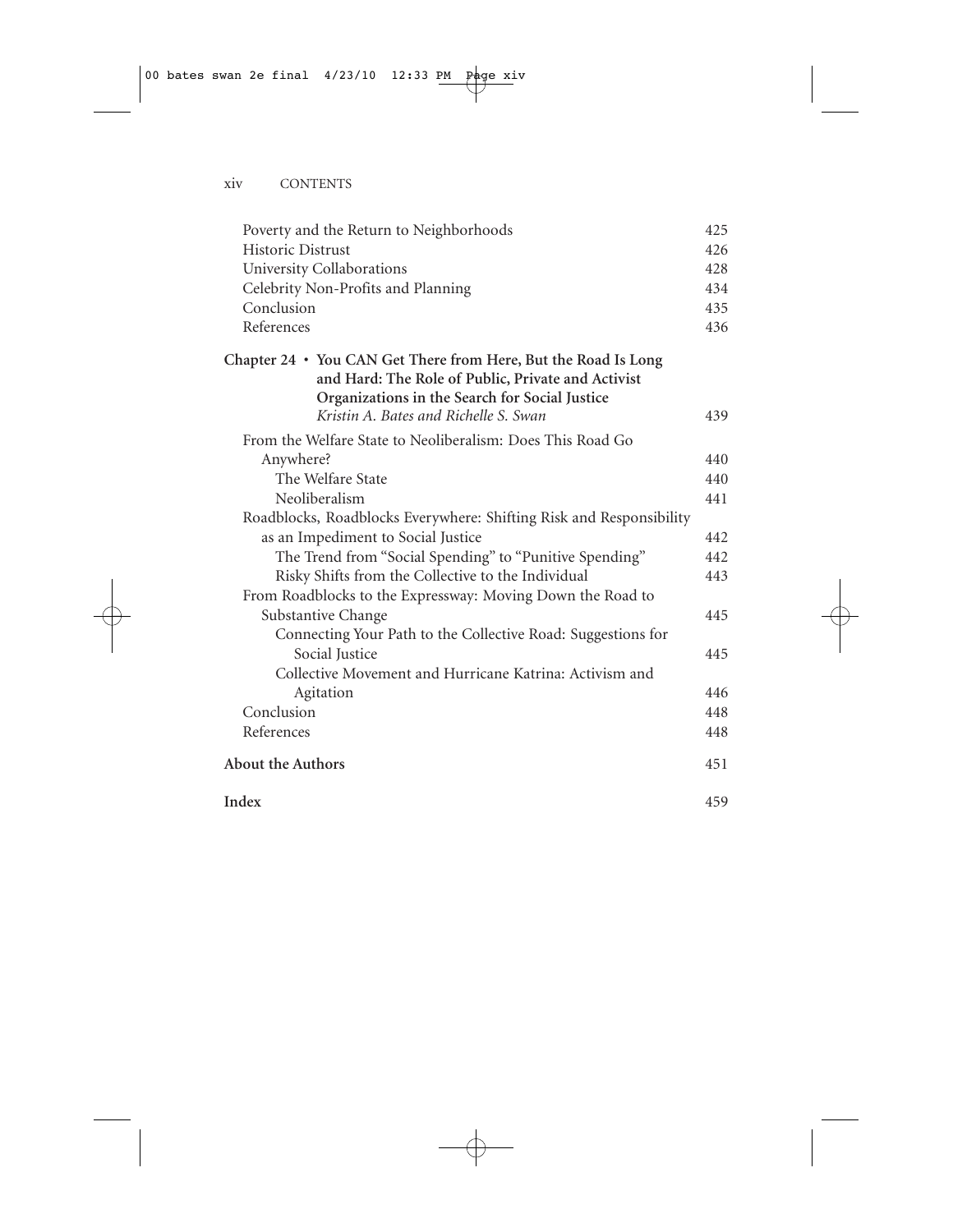## **Preface**

The struggle for social justice and the study of social justice are not confined to a single discipline. This book is an example of the multidisciplinary nature of this struggle. The chapters of this book represent a vast array of disciplines: Communication, Criminology, Critical Studies, Education, Ethnic Studies, Geography, History, Justice Studies, Law, Political Science, Sociology, Urban Planning, and Women's Studies. It is our hope that those who read this volume will recognize the importance of multiple perspectives in the study of and fight for social justice.